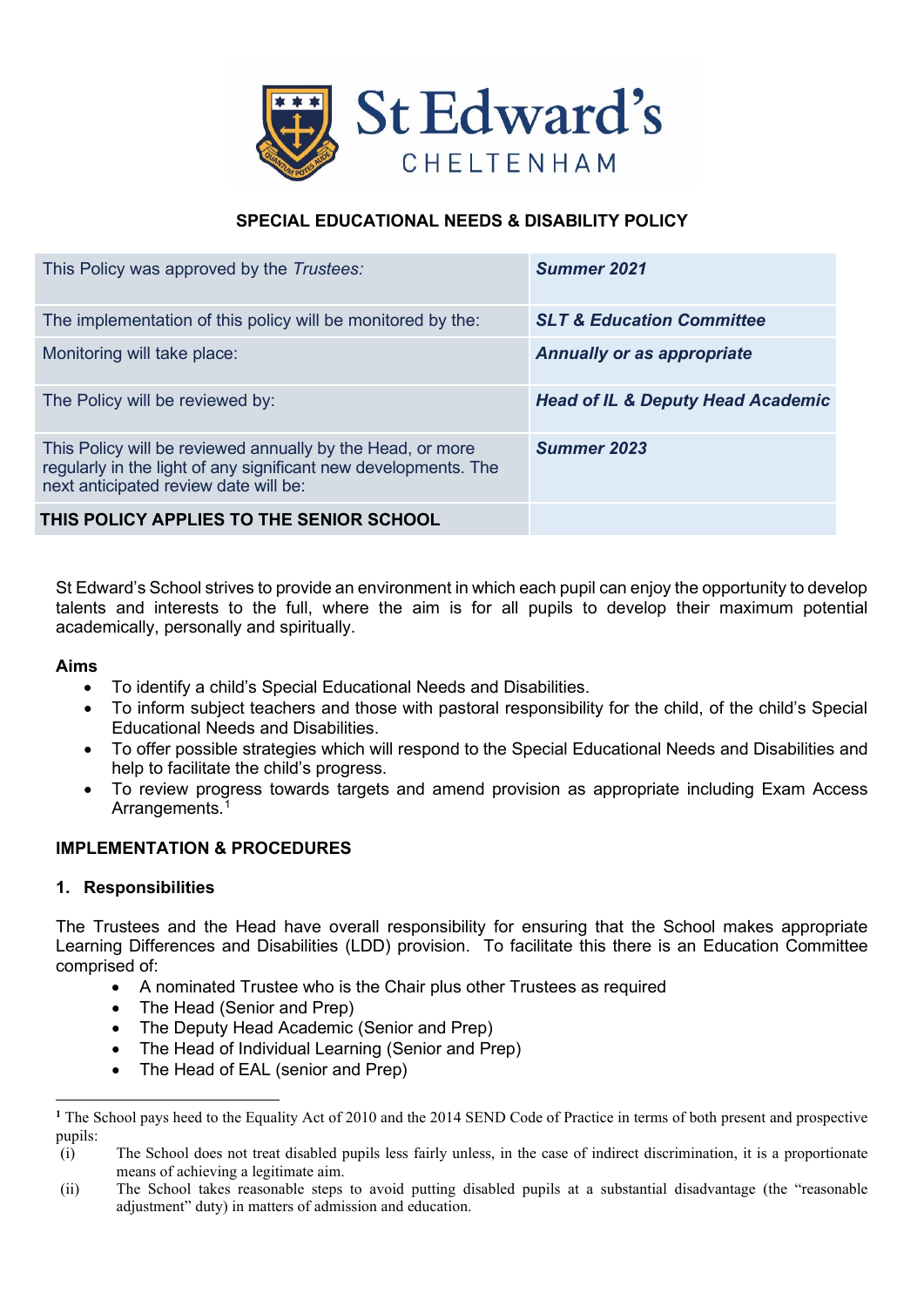The Committee meets at least three times a year. The Clerk to the Trustees is in attendance to take Minutes. The Chair reports to the main governing body.

# *Deputy Head Academic*

- To ensure that appropriate arrangements are made for entrance examinations on receipt of a recent diagnostic assessment and in discussion with the Head of Individual Learning.
- To consult with Head of Individual Learning regarding new students.
- To consult with Head of Individual Learning regarding referrals, as appropriate.

# *Head of Individual Learning*

- To ensure that children with Special Educational Needs and Disabilities are recorded on the SEN register.
- To inform teaching staff and those with pastoral responsibility for a child of the nature of the Special Educational Needs and Disabilities.
- To oversee adequate screening of all children new to the School in order to identify the likelihood of Special Education Needs and Disabilities.
- To provide specific information on the nature of the difficulty, the impact on learning and the provision necessary to meet Special Educational Needs and Disabilities for students with acute difficulties.
- To provide background information about common Specific Learning Difficulties (such as Dyslexia, Dyspraxia, Attention Deficit Disorder and Attention Deficit Hyperactivity Disorder).
- To ensure that appropriate arrangements are made where students are entitled to concessions for Public Examinations.
- To review the progress of students with Special Educational Needs and Disabilities.
- To liaise with parents and external agencies.
- To discuss Special Educational Needs and Disabilities issues/requirements with parents, as appropriate
- To deploy and manage Teaching Assistants in accordance with the statutory needs of pupils with an **EHCP**

# *Heads of Department*

- To ensure that issues regarding Special Educational Needs and Disabilities are discussed at least once every half term with colleagues
- To ensure that a child with Special Educational Needs and Disabilities experiences differentiated work as appropriate.
- Where there are changes of teacher within an academic year, to ensure that the new teacher is briefed regarding any child with Special Educational Needs and Disabilities whom they will be teaching.
- To make the Head of Individual Learning aware of any child who appears not to be making the expected progress and of the strategies, which are being implemented within the department to address the situation, using the referral process.
- To ensure that teachers within their department respond to requests for information regarding pupils already on the SEND register or those for whom additional needs are being investigated.

# *Subject Teachers*

- To familiarise themselves with the information on the SEND register and to record (in whatever way is most appropriate for them) those students with Special Educational Needs whom they teach.
- To ensure that differentiation is used, as appropriate, and in line with the departmental policy, in order to allow children with Special Educational Needs and Disabilities greater access to subject matter.
- Where possible, to adhere to the provision necessary to meet the needs specified on the Pupil Profile sheet for those children identified and recorded as having acute needs.
- To discuss with Heads of Department or the Individual Learning Department any child causing concern due to a lack of expected progress.
- To respond adequately to requests for information regarding pupils already on the SEND register or those for whom additional needs are being investigated.
- To liaise with support provided in the classroom such as Teaching Assistants.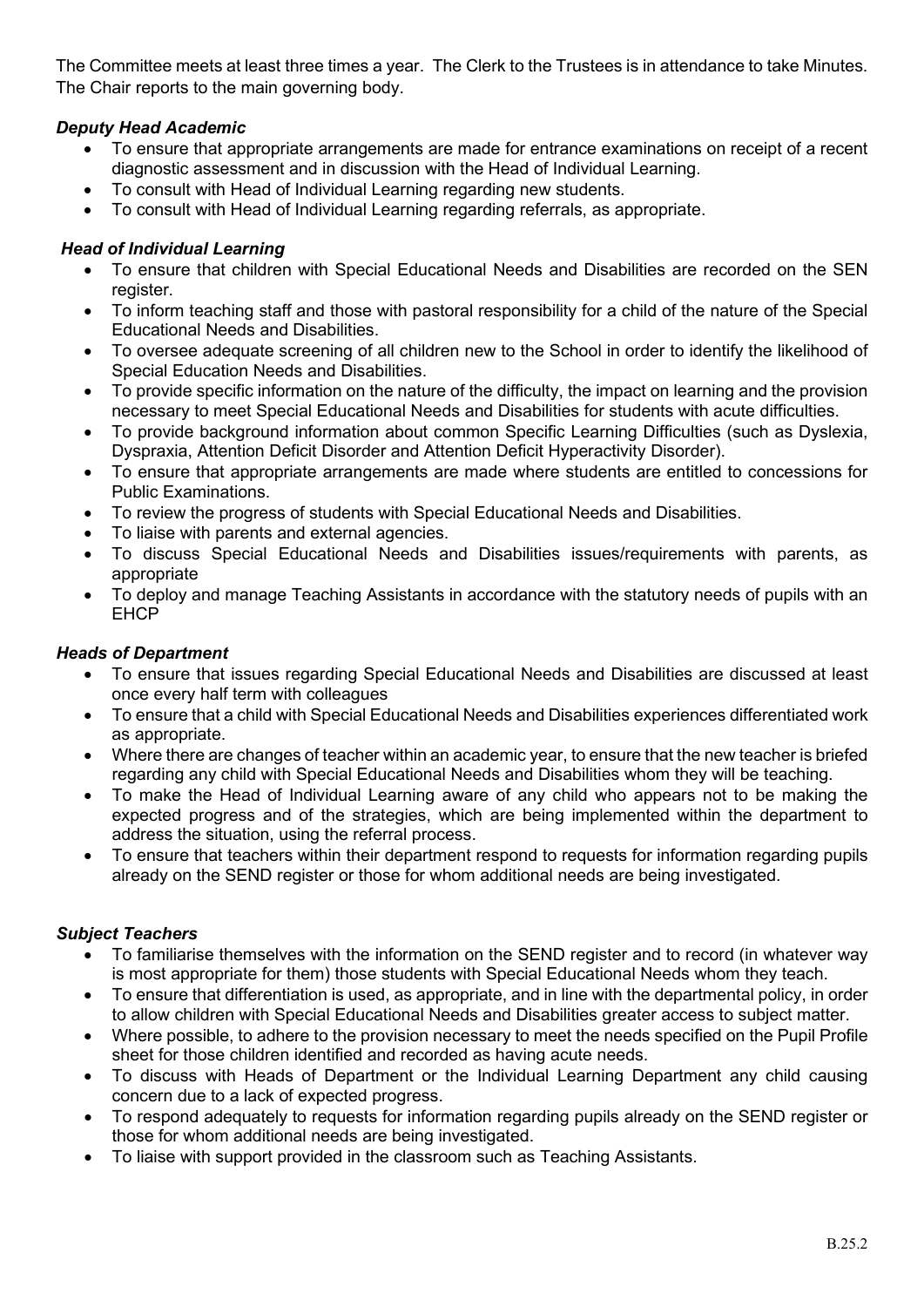## *Senior Deputy Head Pastoral*

- To ensure that issues regarding Special Educational Needs and Disabilities are on the agenda for the Pastoral meeting at least once every half-term.
- To ensure that Heads of Year monitor the progress of students with Special Educational Needs and Disabilities from the pastoral perspective.
- To consult with the Head of Individual Learning regarding referrals, as appropriate.

#### *Heads of Year*

- To collect information from tutors regarding concerns about students within their pastoral remit which might suggest Special Educational Needs and Disabilities.
- To advise tutors of strategies to support the progress of students with Special Educational Needs and Disabilities, from the pastoral perspective.
- To refer to the Head of Individual Learning, students who are causing concern.

### *Form Tutors*

- To use feedback from subject teachers to monitor progress and inform consultation with Heads of Year wherever there are concerns.
- To be pro-active in encouraging the progress of students for whom they have a pastoral responsibility.

### **2. Identification**

#### **Pupils with LDD are identified in a number of ways:**

*Liaison with previous school* **–** In the admissions procedure, information about a pupil's special needs will be recorded by the previous school on the reference. Schools may send information, such as previous IEPs, which documents the support a pupil has received. There is close liaison with St Edward's Preparatory School and the Individual Learning Teachers may visit other feeder schools if it is felt to be appropriate.

*Parents* – There is a section on the application/admission form requesting information on any difficulties the pupil has, which may affect learning. If there is a previous Educational Psychologist report then a copy is requested. A letter is sent to parents of pupils in Year 9 asking if they have any concerns before pupils commence their GCSE courses. Parents are encouraged to alert the School to any issues of concern throughout a pupil's education at St Edward's.

*Screening* **–** In September, all Year 7 pupils undertake the MIDYIS and Lucid EXACT tests as well as a range of screening assessments. The results of these tests help to identify pupils who may need additional support. Further testing takes place for all pupils in Year 9 to check the need for Exam Access Arrangements. However, the screening tests available to the School are indicative only: they are not infallible. In Year 10, all pupils take the Yellis tests, which may further identify pupils needing support.

*Teaching staff* **-** Teachers are asked to complete a Pupil Concern Sheet to highlight their concern about a possible learning difficulty in relation any pupil throughout the School, at any stage. Concern sheets are always followed up; the manner in which it is dealt with depends upon the nature of the concern. Pupils with a physical disability or medical condition are monitored through the pastoral system. Learning related concerns are referred to the Individual Learning Department by a member of the pastoral team.

*Pupils* – Pupils are encouraged to seek advice from subject teachers if they have problems that they are struggling to deal with themselves. Admissions test takes account of pupils' learning difficulties or disabilities.

#### **3. Assessment**

*Routine Assessments* **–** As outlined above these take place in Years 7 and 9.

*Individual Assessments* **–** the Individual Learning staff may carry out initial assessments and use the results to build a pupil profile and recommendations for teaching staff.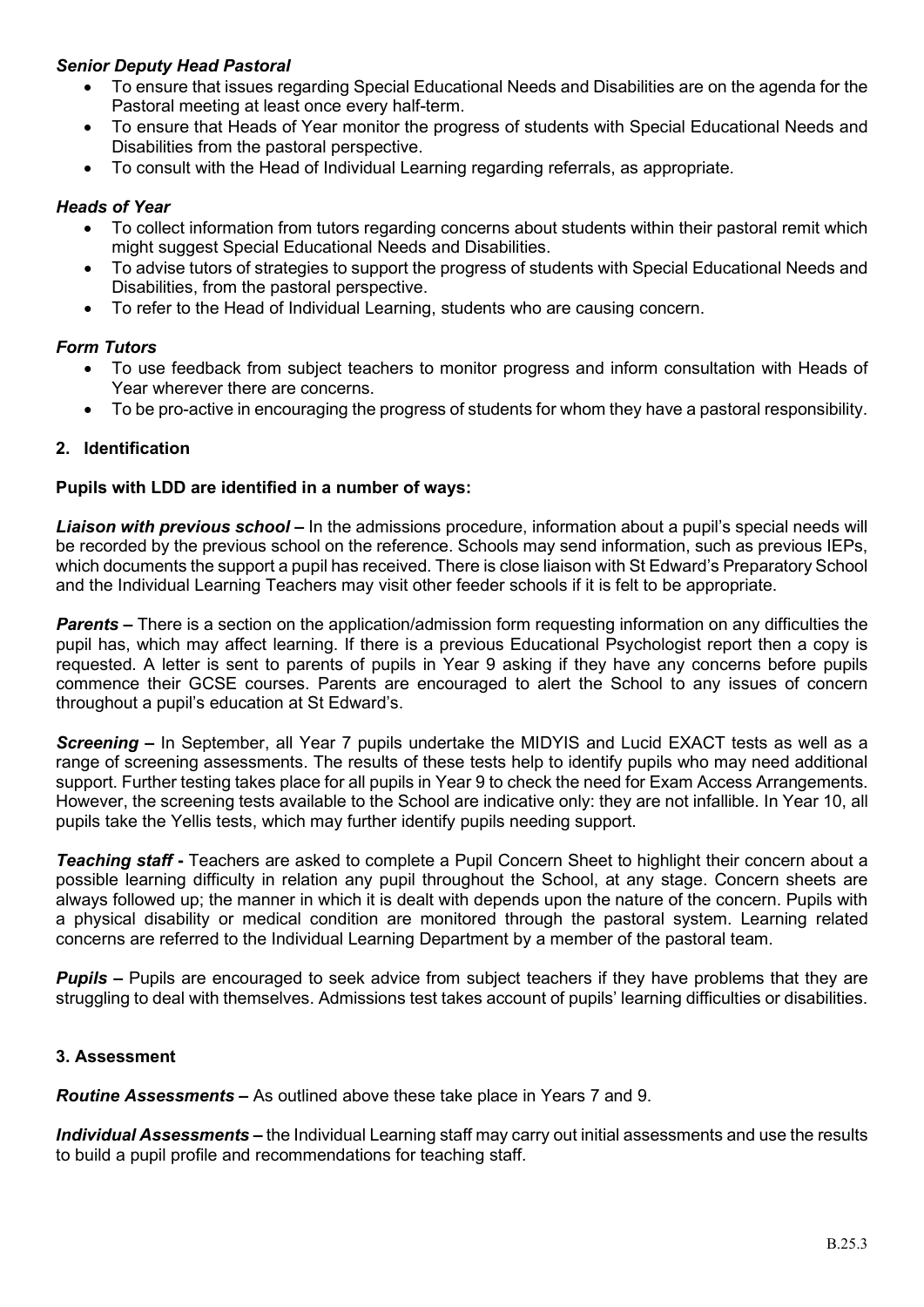*Educational Psychologist Assessments* **–** The Head of Individual Learning may recommend a full diagnostic assessment by an Educational Psychologist or other relevant professional. Parents have responsibility for meeting the costs of this report.

*Assessments for Exam Access Arrangements* **–** A pupil may be recommended, because of their level of LDD, that Examination Access Arrangements should be considered. The report needs to have been carried out no earlier than Year 9 and any access arrangements that are put in place have to be a candidates 'normal way of working'. A 'history of need' must be proved. Assessments must be carried out in line with JCQ requirement in school, not based on an Educational Psychologist report.

# **4. Additional Support**

#### **Pupils identified with learning needs are added to the Individual Learning Register.** They are identified as:

M (Monitor), A (Action), P (Provision). The School's core curriculum is inclusive and differentiated. It is the School's objective to make provision to ensure that all pupils have access to a broad and balanced curriculum which is appropriate to the pupil's needs and abilities so as to promote attainments that are at least commensurate with their potential. To achieve this, the School, guided by the SEND Code of Practice (20014), has devised the following model of graduated provision:

*Monitor (M)* across the curriculum those pupils whose progress is significantly below that expected or who have a previous history of difficulties with learning and or literacy skills. Departments take responsibility for monitoring and making suitable provision for their learning needs.

*Action (A)* occurs when pupils are recognised with an identified additional need that requires further intervention. An individual Pupil Profile is compiled by the IL department. Subject teachers make provision for the pupil's LDD in their planning, delivery, interactions, assessments and expected learning outcomes, taking advice from the Individual Learning Department as appropriate.

*Provision (P)* of individual specialist teaching is made available if it is recommended by a specialist teacher, an Educational Psychologist or by another external professional.

- The Individual Learning Department compiles a **Pupil Profile** incorporating recommendations contained in a diagnostic report. The Profile is made available to subject and pastoral teachers.
- All pupils with IL teaching provision have individual targets drawn up by the pupil and specialist teacher for use in lessons and across the school. It is closely based on school reports.
- The individual targets are sent to parents and all teachers. They are reviewed and updated termly.
- Occasionally, it may be felt appropriate for a pupil to reduce their curriculum in Key Stage 3. n these cases pupils are able to receive their individual lessons within the Periods that have been made available.
- In Key Stage 4, a pupil may reduce their timetable by one subject (in most cases). This allows them to receive their individual lessons within the school day.
- If pupils are following a full timetable then Key Stage 4 have priority for lesson slots outside the classes timetable (before or after school/at lunchtimes)
- Pupils in Years 7, 8 and 9 may be timetabled on a rota basis and every effort is made to ensure that they do not miss any one subject more often than once a half - term. They are not withdrawn from English, Mathematics, Science, Technology, P.E or Games.
- Subject teachers remain responsible for making appropriate provision for pupils in their subject area.
- The cost of individual lessons is charged in arrears on the school bill.

# **5. Policy Evaluation**

The effectiveness of the policy will be judged by:

# *The effectiveness of systems of identifying and assessing pupils*

- Formal measurements including standardised tests
- By internal examinations and end of unit tests